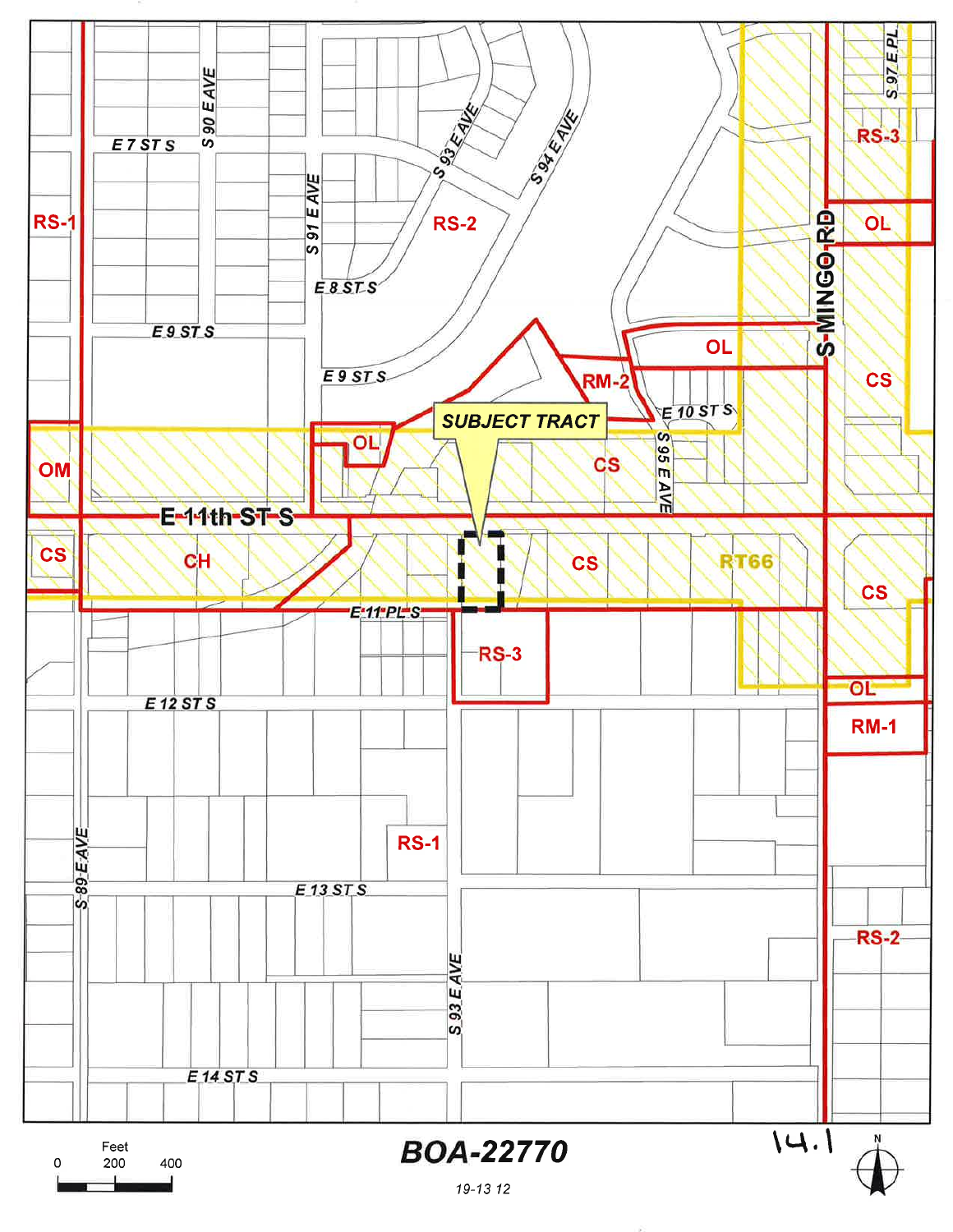# BOARD OF ADJUSTMENT CASE REPORT

STR: 9312 GZM: 38 GD: 5 HEARING DATE: 1012212019 1:00 PM

APPLICANT: Charles Lewis

ACTION REQUESTED: Verification of the 1,000 spacing requirement for a medical marijuana dispensary from another medical marijuana dispensary (Section 40.225-D)

LOCATION: 9306 E 11 ST S ZONED: CS

PRESENT USE: Office/Commercial TRACT SIZE: 37100.2 SQ FT

LEGAL DESCRIPTION: BEG 50S & 25E NEC NW NE TH S280 E140 N280 W140 POB LESS N15 FOR ST SEC 12 19 13 .851AC,

RELEVANT PREVIOUS ACTIONS: None

ANALYSIS OF SURROUNDING AREA: The subject tract is zoned CS and is located at the SE/c of E. 11St. S. and S 93'd E. Ave.

**STAFF COMMENTS:** The applicant is requesting Verification of the 1,000 spacing requirement for a medical marijuana dispensary from another medical marijuana dispensary (Section 40.225-D)

40.225-D A medical marijuana dispensary may not be located within 1,000 feet of another<br>... medical marijuana dispensary.

Dispensaries who recived their OMMA issued dipensary license prior to the December 1, 2018 are not subject to the 1,000 ft spacing requirement per Sec. 40.225-1.

40.225-I The separation distance required under Section 40.225-D must be measured in a straight line between the nearest perimeter walls of the buildings (or portion of the building, in the case of a multiple-tenant building) occupied by the dispensaries. The separation required under Section 40.225-D shall not be applied to limit the location of a medical marijuana dispensary for which a license was issued by the Oklahoma State Department of Health prior to December 1, 2018 for the particular location.

The applicant presented an exhibit with a circle drawn around their location and listing no dispensaries within that 1,000 ft. They listed the next closest dispensary, Fort Apache.

# SAMPLE MOTION:

I move that based upon the facts in this matter as they presently exist, we (accept/reject) the applicant's verification of spacing to permit a medical marijuana dispensary subject to the action of the Board being void should another medical marijuana dispensary be established prior to the establishment of this medical marijuana dispensary.

Case Number: BOA-22770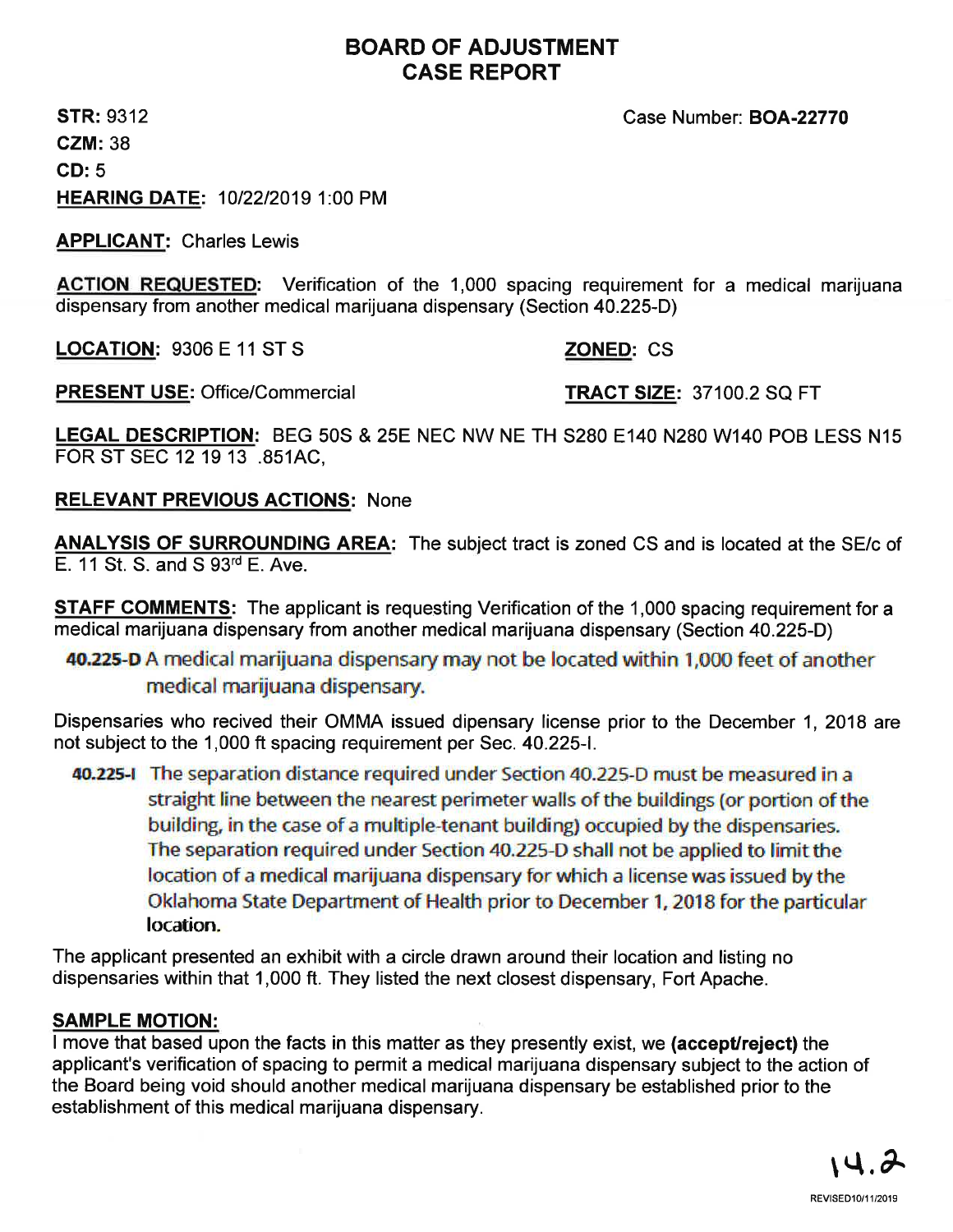

Subject Property (Image Taken from Google). Staff Conducted a Site Visit but because of Traffic along  $11^{th}$  we were unable to get a current photo.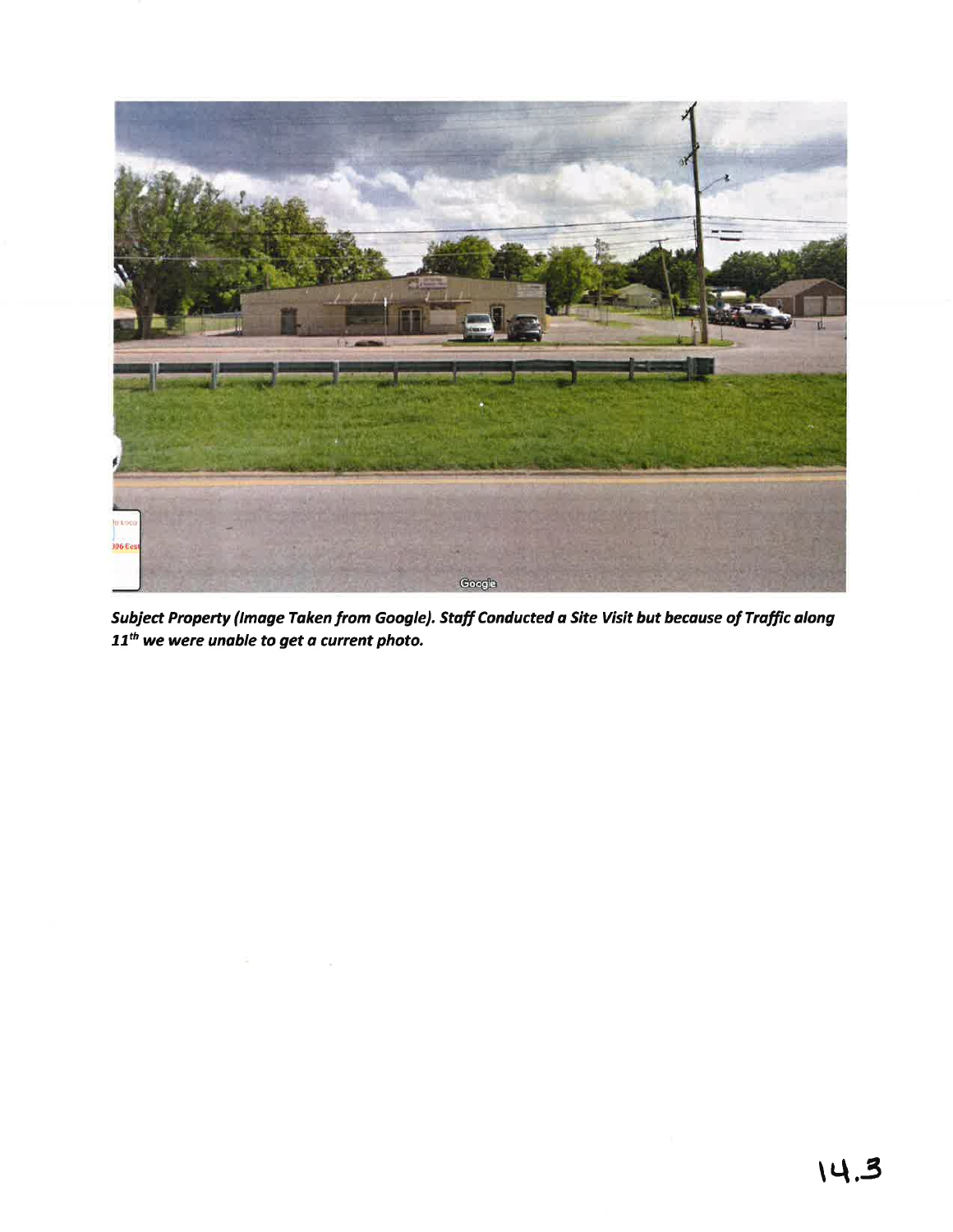

Feet<br>200  $\pmb{0}$ 400



Note: Graphic overlays may not precisely<br>align with physical features on the ground. **BOA-22770** 

19-13 12

n with physical.<br>Aerial Photo Date: February 2018<br>Let a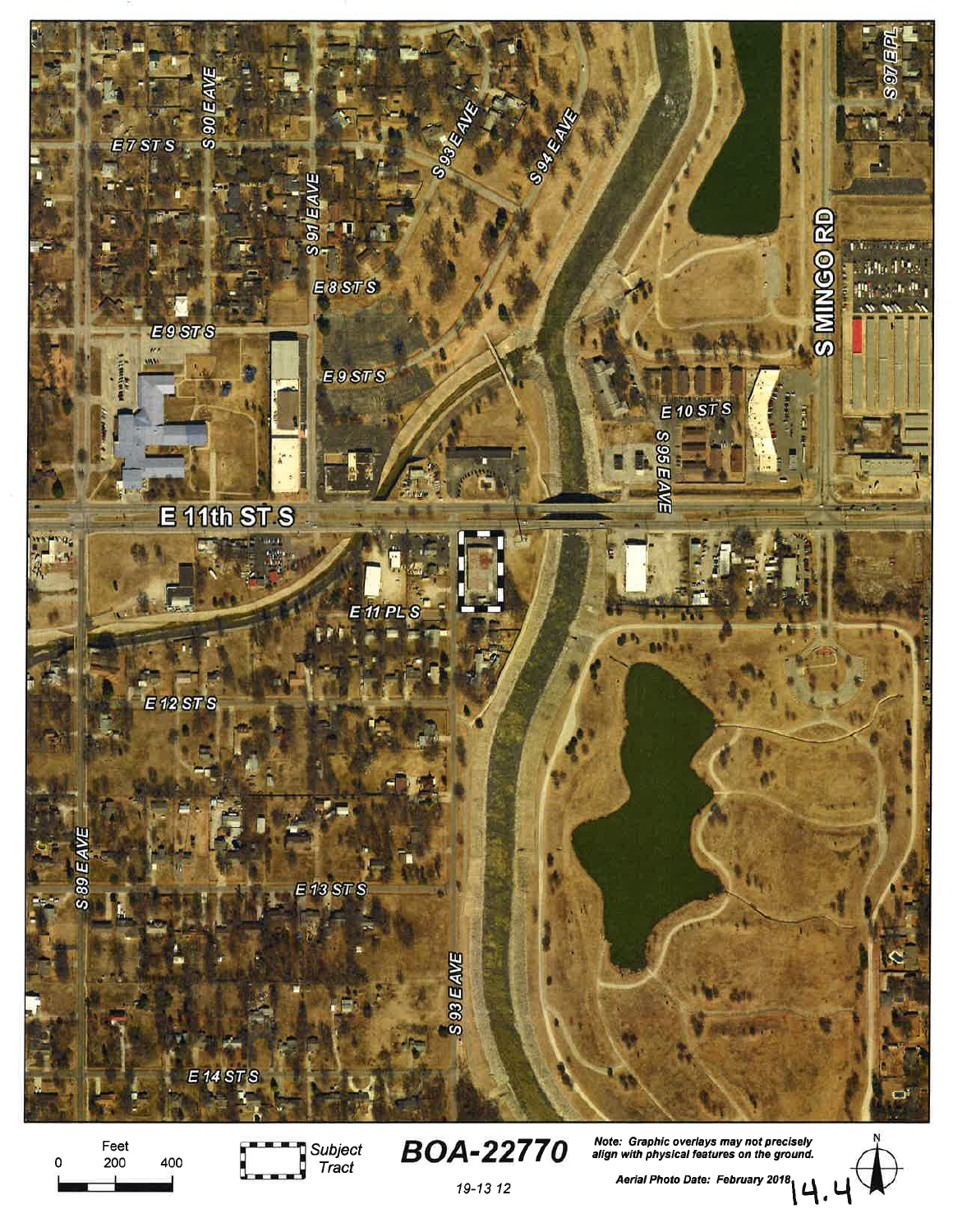

Feet 50 100  $\mathbf 0$ 



Note: Graphic overlays may not precisely<br>align with physical features on the ground. **BOA-22770** 



Aerial Photo Date: February 2018

19-13 12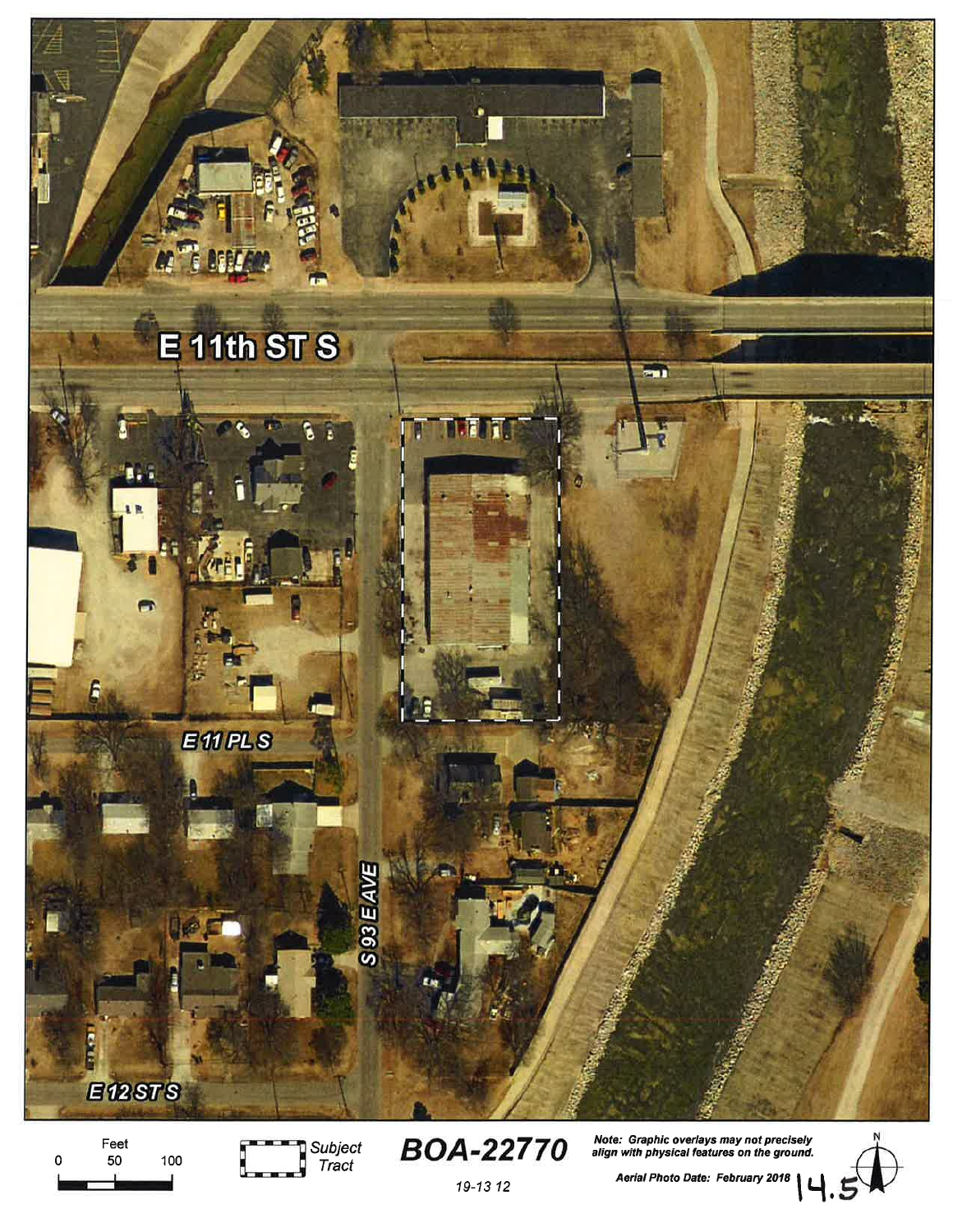

# $Tulzz,012$  74112

 $\sim$   $\sim$ 

 $\label{eq:1.1} \mathbb{E} \left[ \begin{array}{ccc} \mathbb{E} & \mathbb{E} & \mathbb{E} \left[ \mathbb{E} \left[ \mathbb{E} \left[ \mathbb{E} \left[ \mathbb{E} \left[ \mathbb{E} \left[ \mathbb{E} \left[ \mathbb{E} \left[ \mathbb{E} \left[ \mathbb{E} \left[ \mathbb{E} \left[ \mathbb{E} \left[ \mathbb{E} \left[ \mathbb{E} \left[ \mathbb{E} \left[ \mathbb{E} \left[ \mathbb{E} \left[ \mathbb{E} \left[ \mathbb{E} \left[ \mathbb{E} \left[ \$ 

ŕ

 $\epsilon$  .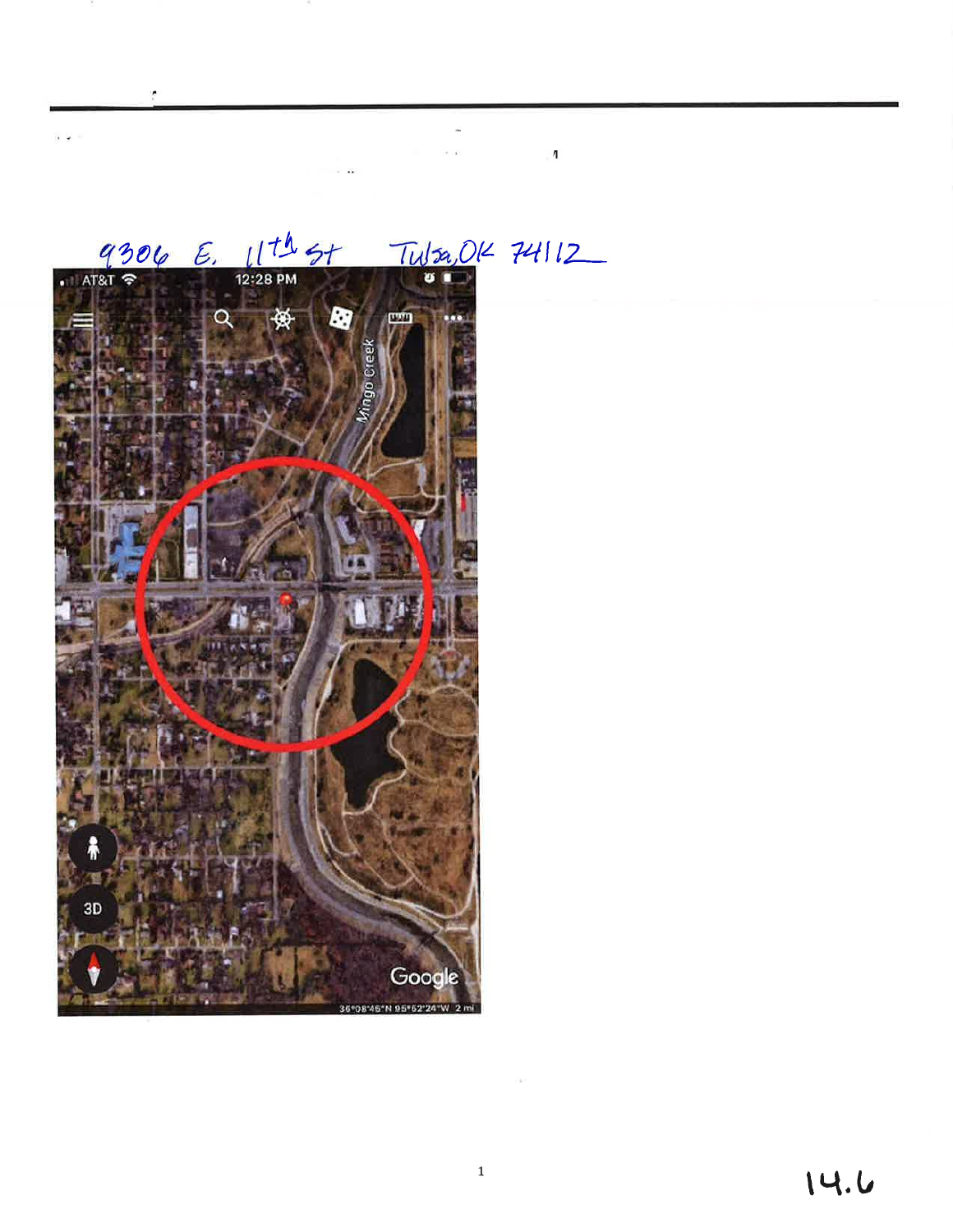CHUCK LANGE ZONING OFFICIAL PLANS EXAMINER

TEL (918)596-9688

LOD Number: I

Charles Lewis 7302 E 12 ST



### DEVELOPMENT SERVICES

175 EAST 2<sup>nd</sup> STREET, SUITE 450 TULSA, OKLAHOMA 74103

## ZONING CLEARANCE PLAN REVIEW

September 19, 2019

Phone: 918.853.1020

Tulsa, OK74112 APPLICATION NO:

#### BLDC-04286-20129

Location: Description:

(PLEASE REFERENCE THIS NUMBER WHEN CONTACTING OUR OFFICE) 9306 E 11 ST Medical Marijuana Dispensary

INFORMATION ABOUT SUBMITTING REVISIONS

OUR REVIEW HAS IDENTIFIED THE FOLLOWING CODE OMISSIONS OR DEFICIENCIES IN THE PROJECT APPLICATION FORMS, DRAWINGS, AND/OR SPECIFICATIONS. THE DOCUMENTS SHALL BE REVISED TO COMPLY WITH THE REFERENCED CODE SECTIONS.

#### REVISIONS NEED TO INCLUDE THE FOLLOWING:

- 1. A COPY OF THIS DEFICIENCY LETTER
- 2. A WRITTEN RESPONSE AS TO HOW EACH REVIEW COMMENT HAS BEEN RESOLVED
- 3. THE COMPLETED REVISED/ADDITIONAL PLANS FORM (SEE ATTACHED)
- 4. BOARD OF ADJUSTMENT APPROVAL DOCUMENTS, IF RELEVANT

REVISIONS SHALL BE SUBMITTED DIRECTLY TO THE CITY OF TULSA PERMIT CENTER LOCATED AT 175 EAST 2<sup>nd</sup> STREET, SUITE 450, TULSA, OKLAHOMA 74103, PHONE (918) 596-9601. THE CITY OF TULSA WILL ASSESS A RESUBMITTAL FEE. DO NOT SUBMIT REVISIONS TO THE PLANS EXAMINERS.

#### SUBMITTALS FAXED / EMAILED TO PLANS EXAMINERS WILL NOT BE ACCEPTED.

#### IMPORTANT INFORMATION

- 1. IF A DESIGN PROFESSIONAL IS INVOLVED, HIS/HER LETTERS, SKETCHES, DRAWINGS, ETC SHALL BEAR HIS/HER OKLAHOMA SEAL WITH SIGNATURE AND DATE.
- 2. SUBMIT TWO (2) SETS OF DRAWINGS IF SUBMITTED USING PAPER, OR SUBMIT ELECTRONIC REVISIONS IN 'SUPPORTING DOCUMENTS", IF ORIGINALLY SUBMITTED ON-LINE, FOR REVISED OR ADDITIONAL PLANS. REVISIONS SHALL BE IDENTIFIED WTH CLOUDS AND REVISION MARKS.
- 3. INFORMATION ABOUT ZONING CODE, INDIAN NATION COUNCIL OF GOVERNMENT (INCOG), BOARD OF ADJUSTMENT (BOA), AND TULSA METROPOLITAN AREA PLANNING COMMISSION (TMAPC) IS AVAILABLE ONLINE AT WWW.INCOG.ORG OR AT INCOG OFFICES AT 2 W. 2<sup>nd</sup> ST., 8<sup>th</sup> FLOOR, TULSA, OK, 74103, PHONE (918) 584-7526.
- 4. A COPY OF A "RECORD SEARCH" [X ]IS [ ]IS NOT INCLUDED WITH THIS LETTER. PLEASE PRESENT THE "RECORD SEARCH" ALONG WITH THIS LETTER TO INCOG STAFF AT TIME OF APPLYING FOR BOARD OF ADJUSTMENT ACTION AT INCOG. UPON APPROVAL BY THE BOARD OF ADJUSTMENT, INCOG STAFF WILL PROVIDE THE APPROVAL DOCUMENTS TO YOU FOR IMMEDIATE SUBMITTAL TO OUR OFFICE. (See revisions submittal procedure above.).

(continued)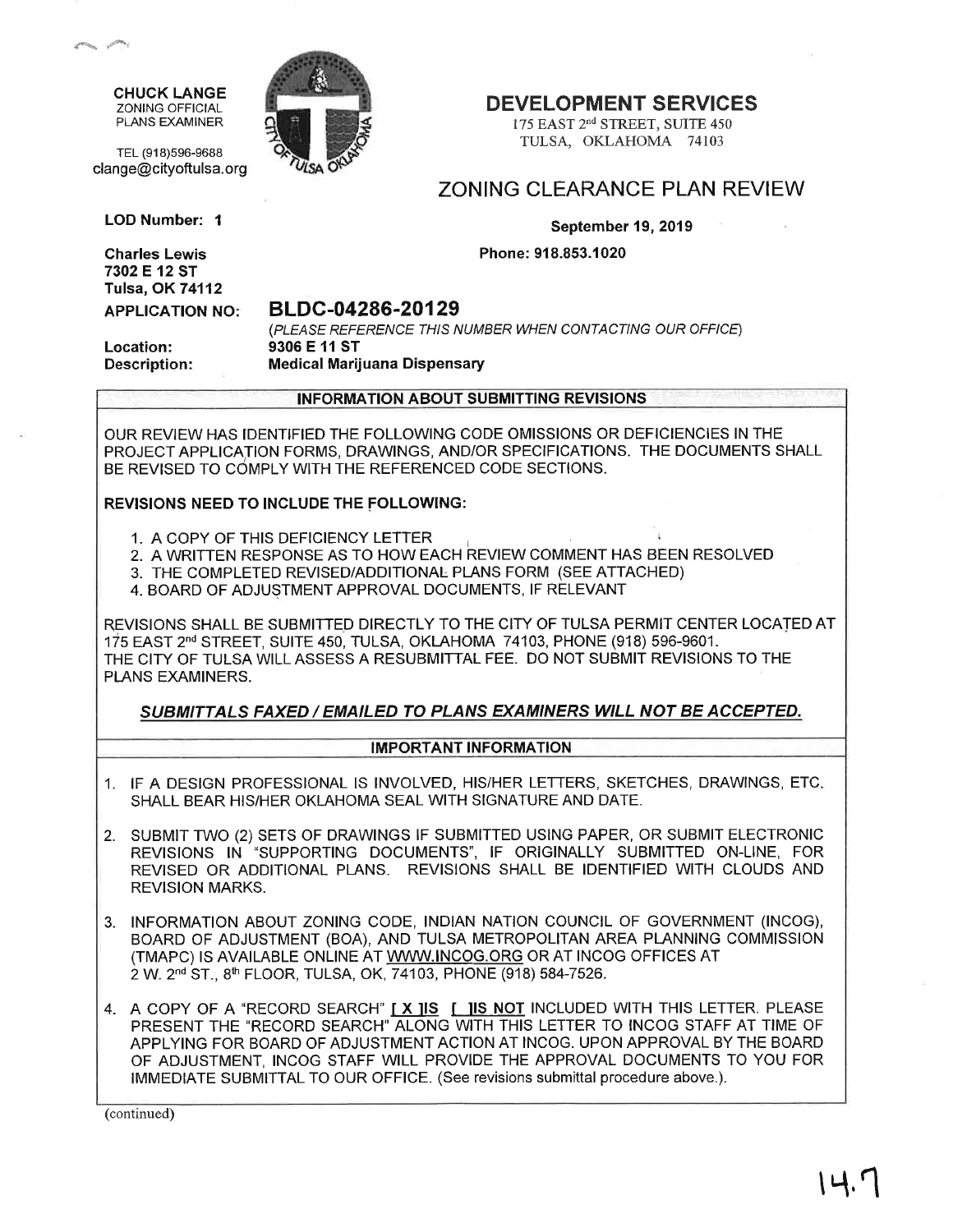#### REVIEW COMMENTS

SECTIONS REFERENCED BELOWARE FROM THE CITY OF TULSA ZONING CODE TITLE 42 AND CAN BE VIEWED AT WWW.CITYOFTULSA-BOA.ORG

BLDC-042864-2019

9306 E 11 ST September 19, 2019

Note: As provided for in Section 70.130 you may request the Board of Adjustment (BoA) to grant <sup>a</sup> Please direct all questions concerning <u>separation distance acceptance</u> and all questions regarding<br>BOA application forms and fees to the INCOG BOA Planner at 918-584-7526. It is your responsibility to submit to our office documentation of any decisions by the BOA affecting the status of your<br>application so we may continue to process your application. INCOG does not act as your legal or responsible agent in submitting documents to the City of Tulsa on your behalf. Staff review<br>comments may sometimes identify compliance methods as provided in the Tulsa Zoning Code. The<br>permit applicant is responsible for e

- 1. Sec.40.225-D: A medical marijuana dispensary may not be located within 1000 feet of another medical marijuana dispensary.
- 2. Sec.40.225-H: The separation distance required under Sec.40.225-D must be measured in a straight line between the nearest perimeter walls of the buildings (or portion of the building, in the case of a multiple-tenant building) occupied by the dispensary.

Review comment: Submit a copy of the BOA accepted separation distance of 1000' from other dispensaries. Please direct all questions concerning separation distance acceptance and all questions regarding BOA application forms and fees to the INCOG BOA Planner at 918-584-7526. The separation required under *Sec.40.225-D* shall not be applied to limit the location of a medical marijuana dispensary

Note: All references are to the City of Tulsa Zoning Code. Link to Zoning Code:

http://www.tmapc.org/Documents/TulsaZoningCode.pdf

Please notify the reviewer via email when your revisions have been submitted

This letter of deficiencies covers Zoning plan review items only. You may receive additional letters from other<br>disciplines such as Building or Water/Sewer/Drainage for items not addressed in this letter.

A hard copy of this letter is available upon request by the applicant.

## END - ZONING CODE REVIEW

ÏHE ABovE REFERENCED NOTE: THIS CONSTITUTES **NOTE:** THIS CONSTITUTES A PLAN REVIEW TO DATE IN RESPONSE TO THE SUBMITTED INFORMATION ASSOCIATED WITH<br>THE ABOVE REFERENCED APPLICATION. ADDITIONAL ISSUES MAY DEVELOP WHEN THE REVIEW CONTINUES UPON<br>RECEIPT OF ADDITIONAL I

KEEP OUR OFFICE ADVISED OF ANY ACTION BY THE CITY OF TULSA BOARD OF ADJUSTMENT OR TULSA METROPOLITAN AREA PLANNING COMMISSION AFFECTING THE STATUS OF YOUR APPLICATION FOR A ZONING CLEARANCE PERMIT.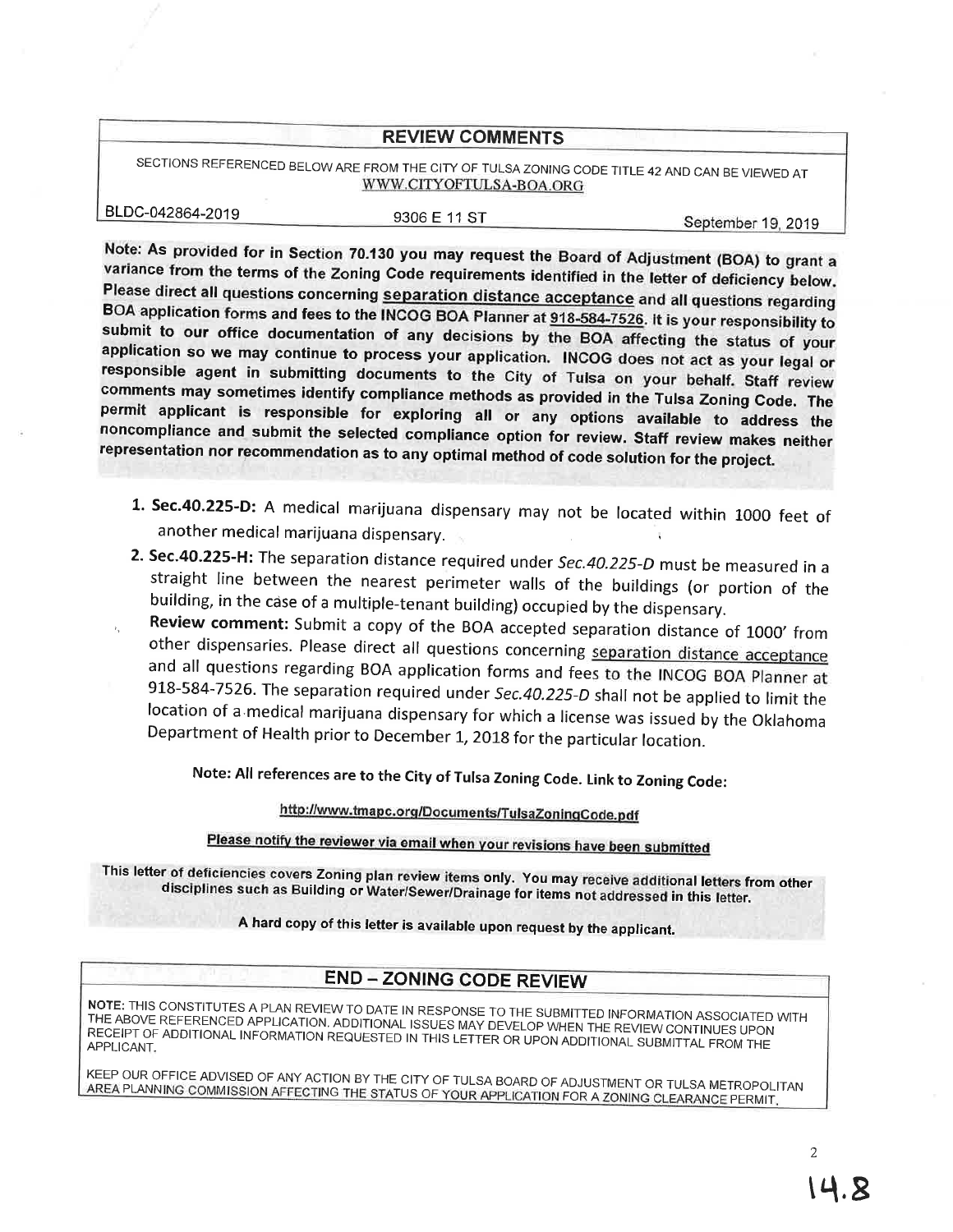